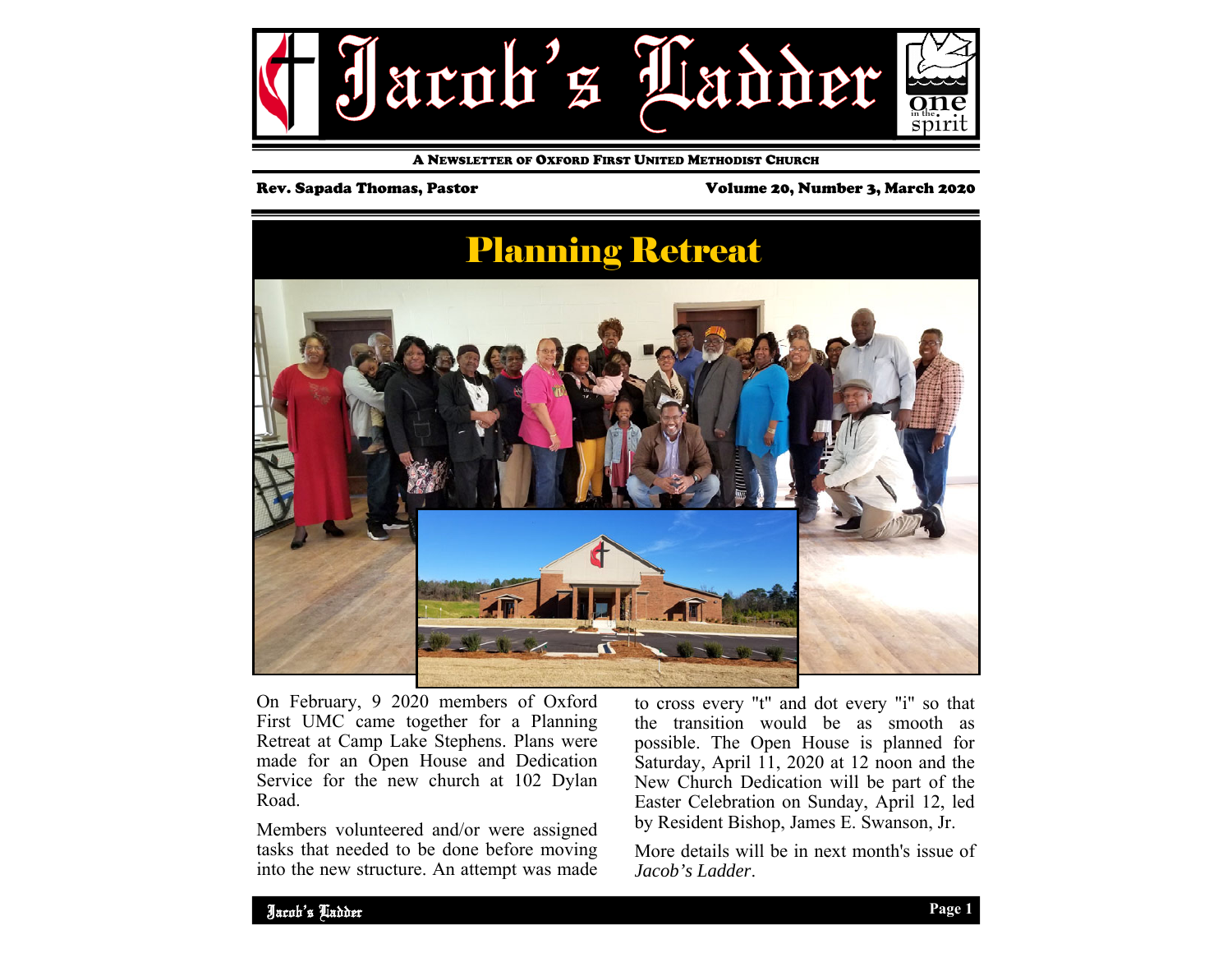# **Oxford First Membership Grows**



Oxford First UMC welcomed two new members last month, Jamiah Speaks (pictured above) and Adrian "A.J." Jones (pictured below) with Pastor Thomas.

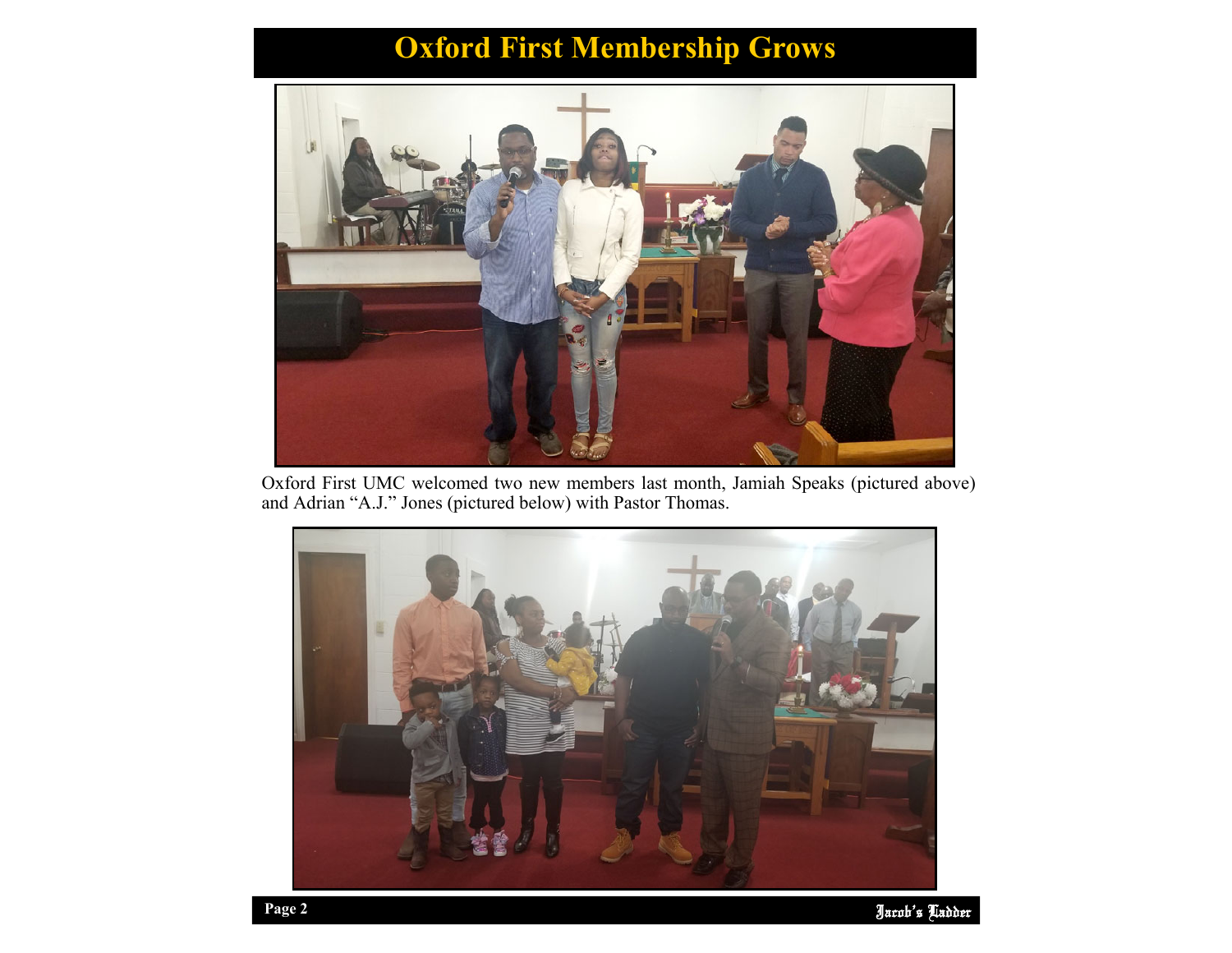# **LENT SERMON SERIES: EXAMPLE SERIES LENT SERIES:**<br> **"Got To Give It Up"** Study Series



Many of us give up certain things for the forty days of Lent, and doing so can be a very beneficial thing for us. This sevenweek series takes that idea one step further and talking each week about things that God wants us to give up, not just for forty days, but forever.

> Week 1. Sunday, March 1: *Giving Up Control*  Week 2. Sunday, March 8: *Giving Up Expectations*  Week 3. Sunday, March 15: *Giving Up Superiority*  Week 4. Sunday, March 22: *Giving Up Enemies*  Week 5. Sunday, March 29: *Giving Up Our Lives*  **(Palm Sunday)**  Week 6. Sunday, April 5: *Giving Up Popularity*  **(Easter Sunday)** Week 7. Sunday, April 12: *Giving Up Death*



Examine five essential spiritual practices rooted in Jesus' own walk with God.

How do we walk with Christ—daily follow him, grow in him, and faithfully serve him? Join Adam Hamilton this Lent and Easter in *The Walk* and discover five essential spiritual practices rooted in Jesus' own walk with God. In each chapter, Hamilton's engaging teaching style will help you explore one of these practices—each of which is intended to be a part of our daily walk with Christ—its New Testament foundation, and its potential effect on our personal lives and our lives together as the church.

## **Study Dates: March 5, 11, 18, 25 & April 1**

**(Books can be purchased on Cokesbury and Amazon)**